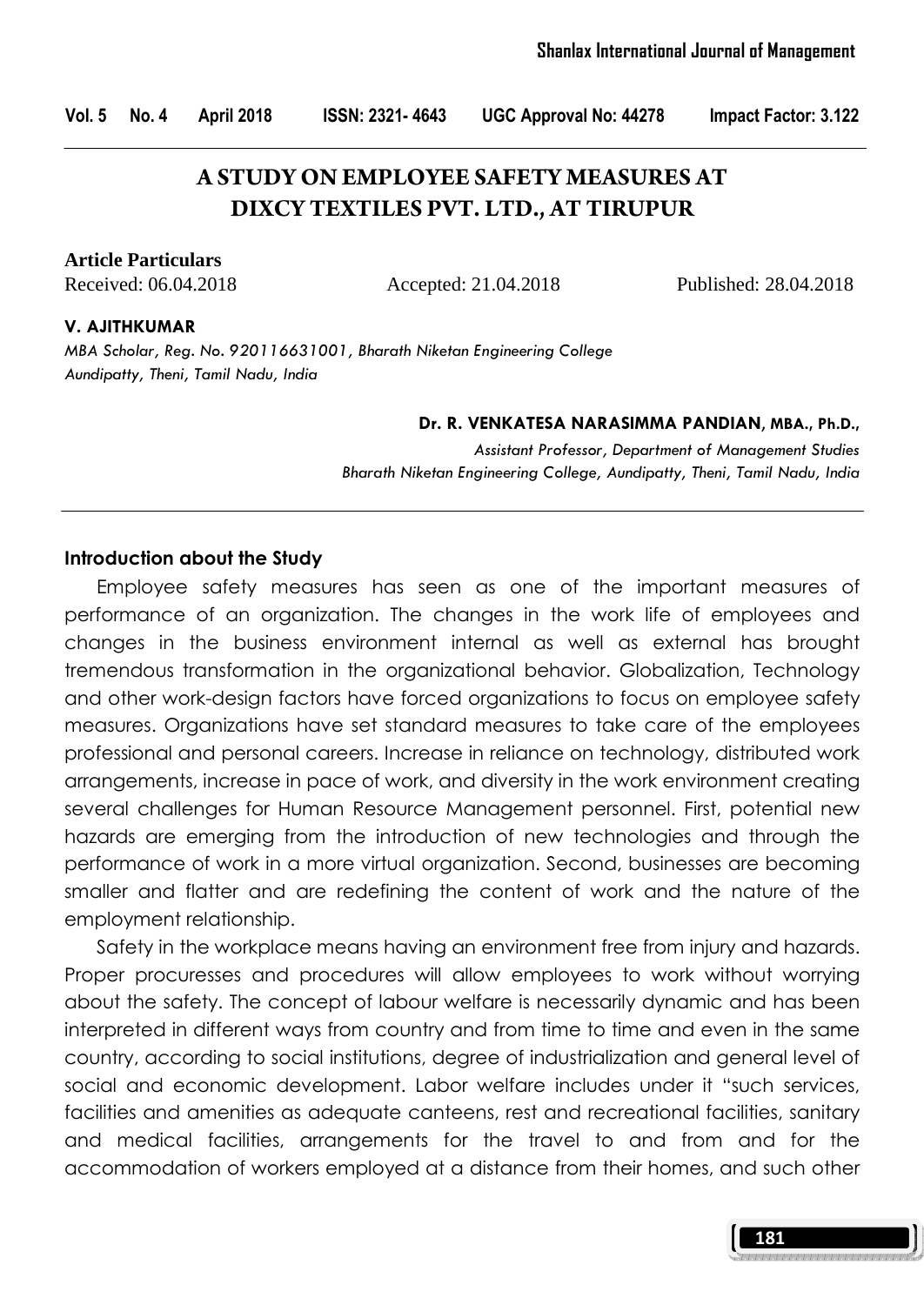services, amenities and social facilities including security measures as contributing to conditions under which workers are employed" Welfare activities influence the sentiments of the workers. When workers feel that the employers and the state are interested in their happiness, his tendency to grouse and grumble will steadily disappear.

 The provision of various welfare measures such as better housing, canteen, medical and sickness benefits etc. Increasing number of accidents involving workers has drawn our attention towards safety measures in the factories. Accidents not only affect workers losing their livelihood but also employers in terms of compensation to be paid to the workers. Accidents are a significant cause of dispute between workers and management. With the coming in of new set up of industries e.g., steel production, engineering, fertilizers, chemicals and petro-chemicals, oil refining etc., and increasing use of machine power, industrial complexities in terms of process of production have increased. This has given rise to hazards and risks. Safety measures are to be adopted against such risks and hazards. The Factories Act, 1948 has laid down certain measures for the safety of workers employed in the factories. In this lesson, we shall study about the safety measures in factories.

 Safety in simple terms means freedom from the occurrence or risk of injury or loss. Industrial safety or employee safety refers to the protection of workers from the danger of industrial accidents. In today's competitive world many organization are adopting advance technology. It has both merits and demerits. Increasing technologies involves high risk, where the question of safety arises. The life of industrial worker is full of risk. Every year lakhs of employees are injured in factories, mines etc. The main reasons for such activities are due to either unsafe act or unsafe condition. Today employers are obligated to give their employees a safe and secured work environment. The main purpose of effective safety program in organizations is to prevent work related injuries and accidents. The modern safety movement started around 1912 with the first cooperative safety congress and the organization of the National Safety Council in U.S.A safety is prior to security.

 According to this concept, the present Factories several safety measures. The importance of industrial safety was realized because very year millions of industrial accidents occur which result in either death or temporary and permanent disablement of the employees and involve a good amount of cost such as resulting from waste man-hours, machine hours, etc. Safety is primarily the responsibility of the management. This responsibility should rest on the shoulder of all cadres of management. Such as production manager, Personnel manager, Maintenance engineer,Safety officer. Every organization should formulate and implement a safety procedure. Safety in industry helps to increase the rate of production, reduce the production cost, Reduce the damage to equipment and machinery, Prevent the premature death of talented workers who are an asset to the society, machinery,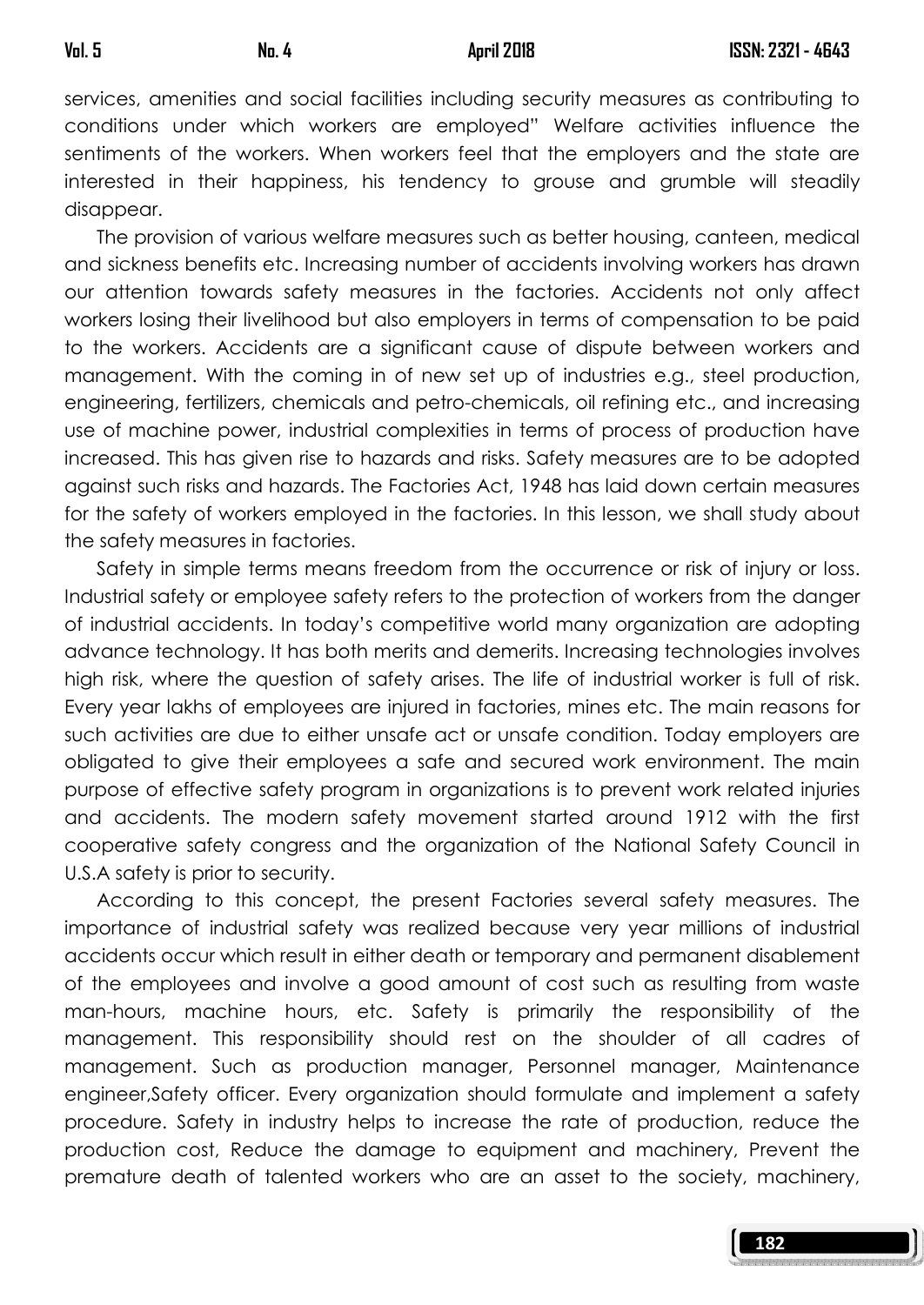### Shanlax International Journal of Management

prevent the premature death of talented workers who are an asset to the society, prevent the needless pain and suffering to the employees. Industrial safety saves costs, improves productivity, develops morale, safety is a legal requirement health and safety policies programs are concerned with protecting employees and other people affected by what the company produces and does against the hazards arising from their employment or their links with the company employees safety measures programs deal with the prevention of accidents and with minimizing the resulting loss the damage to persons and property.The union has developed this policy to inform members of their rights and their legal duties of employers under health and safety legislation to protect staff from workplace violence. The aim of the policy is to raise awareness of the potential for violence and aggression in the workplace and ensure that all FSU members are aware of such risks and the support available to them. Workplace violence is an unacceptable hazard and is something that should be eliminated in as far as possible. Workplace violence is not acceptable nor should it be tolerated by FSU members. The risk is often foreseeable; therefore it can be assessed, minimized or prevented. Employers have clear legal duties to do this. In short, Employers must make an assessment of the risks, remove those risks, and only where it is not possible to eliminate them, introduce comprehensive strategies to control and minimize them.According to this concept, the present factories several safety measures. The importance of industrial safety was realized because very year millions of industrial accident occur which result in either death or temporary and permanent disablement. Safety measures which are provided in the Factories Act, 1948, are considered to be minimum in terms of adequacy. Such measures are required to be effectively implemented. In addition to implementing safety measures provided in the Factories Act, there is also need for providing training in safety to workers, and installing safety equipment in the factories.

#### Meaning

 Safety is the state of being "safe" (from French sauf), the condition of being protected from harm or other non-desirable outcomes. Safety can also refer to the control of recognized hazards in order to achieve an acceptable level of risk.

 There are two slightly different meanings of safety. For example, home safety may indicate a building's ability to protect against external harm events (such as whether, home invasion, etc), or may indicate that its internal installations(such as appliances, stairs, etc.) are safe(not dangerous or harmful)for its inhabitants. Security is the process or means, physical or human, of delaying, preventing, and otherwise protecting against external or internal, defects,dangers,loss, criminals, and other individuals or actions that threaten, hinder or destroy an organization's "steady state", and deprive it of intended purpose for being.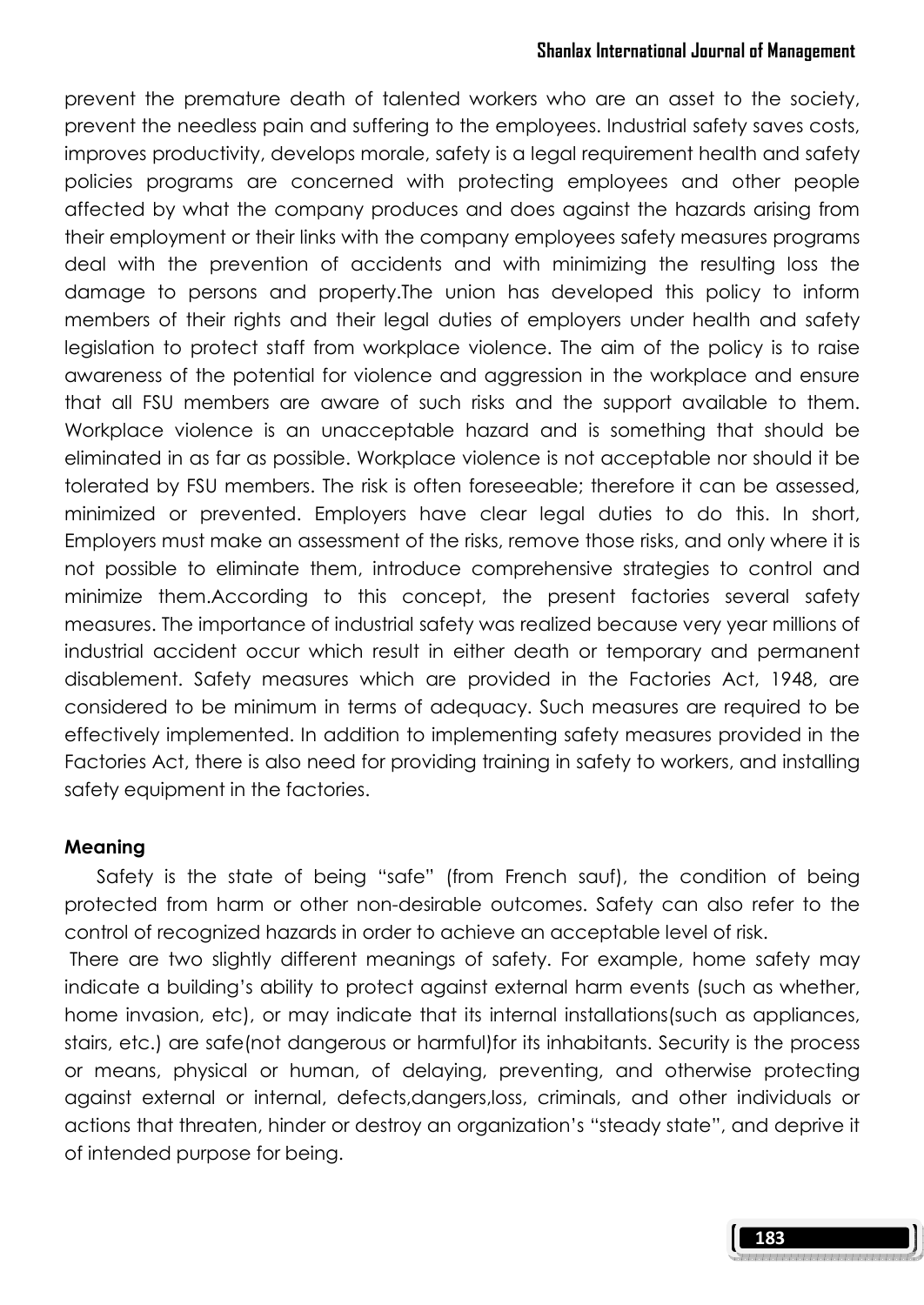# **Definition**

 Safety is the condition of a "steady state" of an organization or place doing what it is supposed to do. "what it is supposed to do" is defined in terms of public codes and standards, associated architectural and engineering designs,corporate vision and mission statements, and operational plans and personnel policies. For any organizations, place, or function, large or small, safety is a normative concept. It complies with situation specific definitions of what is expected and acceptable.

# Need for Study

 Safety and Welfare is the main concern for the employees in the power generation plants. Minor neglects may also cause irreversible hazards. Hence, the malfunctions in day to day activities should be checked in every function. An environment should be created such that the employees work fearlessly, focusing on their work rather than safety issues. Welfare measures should be adopted by the organizations in a way to take utmost care of the employee and its family, in case anything happens. Organization should make an attempt to make its associates aware of all the related issues. This in turn will improve the employee productivity and efficiency. Organizational focus on employee safety can provide for higher morale and productivity in the workplace.

 This is due to the perception that the company truly cares about the health and wellbeing of its employees, thus creating a sense of pride for the organization. Increased productivity as it correlates to safety and morale is a difficult metric to measure, but forward-thinking organizations realize that it does exist and can therefore justify the costs of their safety programs as compared to the productivity benefits that they provide. In contrast to measuring productivity as it relates to safety, the indirect costs of employee injuries are much more measurable. For example, a death or severe injury on the job site can shut down a project for extended periods of time while it is under investigation, and lost time equals lost money. Additionally, there is the cost of lost productivity of the affected employee, increased insurance premiums, cost of replacing the injured worker, cost of training the new worker and potential fines.

- Rapid industrialization with its complexities in manufacturing process and layout
- Expansion or modifications in existing factories.
- Setting of new industries involving hazards not known earlier
- Lack of safety consciousness on the part of both workers and management
- Inadequate realization of the financial implications of accident.

# Techniques for Improving Safety Measures of Employees Safety Programmes

 This deals with prevention of accidents, minimization of losses, and damages to the property and life of the employees. There are five principles for a safety programme.

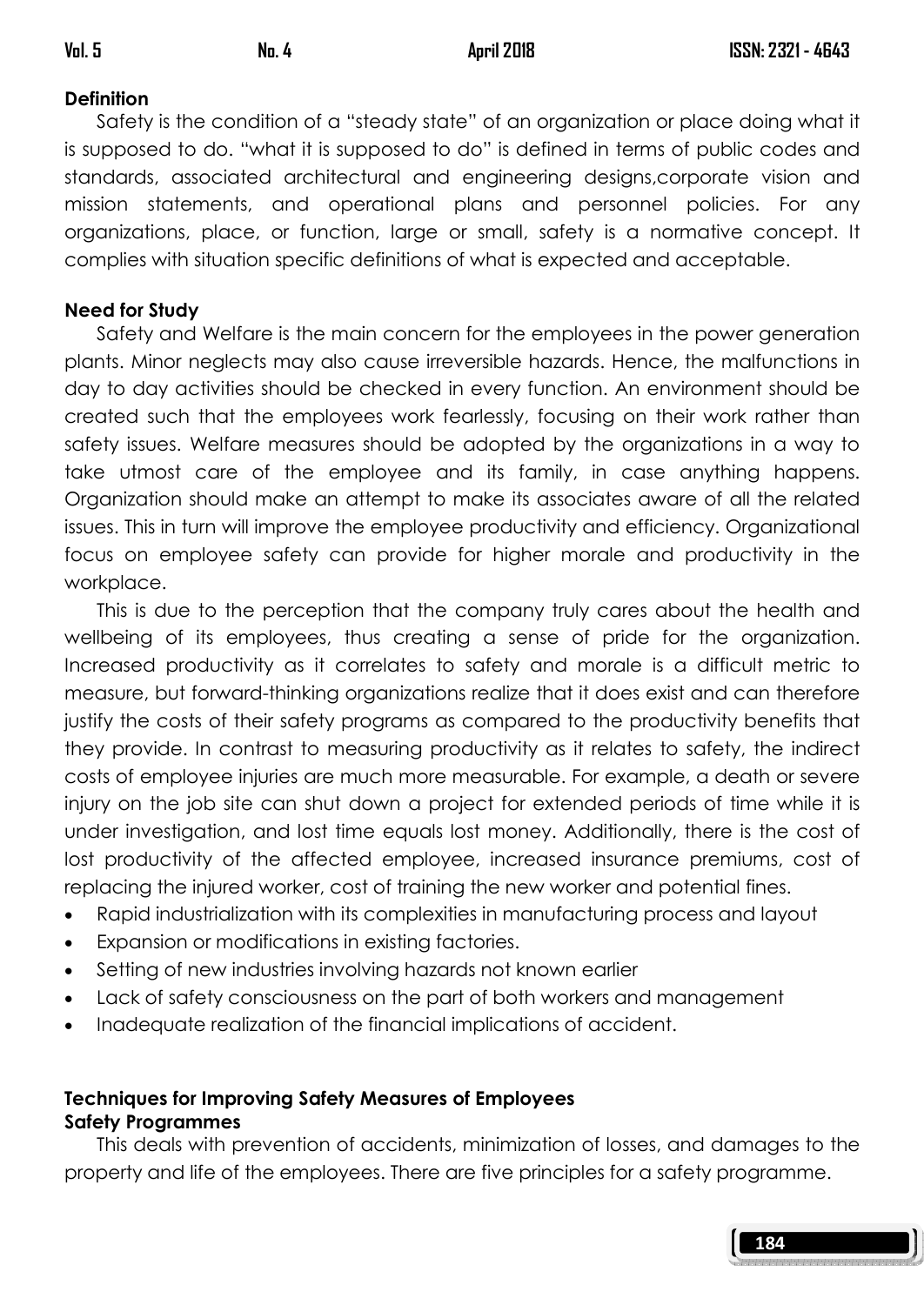- Industrial accidents can take place due various reasons such as lack of good leadership, lack of motivation safety mechanisms. The root cause has to be traced out.
- Identify the potential hazards and provide effective safety facilities.
- The top management should have safety policies, which should be continuously monitored.
- The accountability of the personnel should be determined for the safety performances.
- Thorough training and education regarding the safety measures and devices.

### Safety Organization

 An organization can set up a safety committee and a safety director for deciding Various safety programmes to be conducted in an organization. A safety programme must be developed to educate and train the employee to avoid mechanical as well as personal hazards.

### Safety Engineering

 The important function of safety engineering is to eliminate all the possible risks due to processes, handling of machines or equipment's. Safetyequipment such as glasses, gas masks, and gloves should be provided free for protection.

### Safety Education and Training

Safety education for all levels of management and for every employee is a must.

 The main objectives of safety education is two-fold: first, to develop safety consciousness among the personnel and second, to ensure safe performance by developing the skills of the employees. Training gives immediate knowledge that can help the employees understand the hidden hazards, the knowledge to prevent accidents, safe handling of materials, and good housekeeping.

### Safety Contests

 Some organizations encourage safety competitions among their departments to Emphasize the importance of safety.

### Disciplinary Action

 An organization can take against any employee in case they are found guilty of any violations. The safety programme and safety policy is based on the well-being of employees, and it stresses the fact that human resources are the most valuable assets, and their safety is the greatest responsibility.

### Causes of Accidents

 There are three factors that contribute to accidents. These causes can be workrelated causes, unsafe acts by the employees, or chance occurrences. The work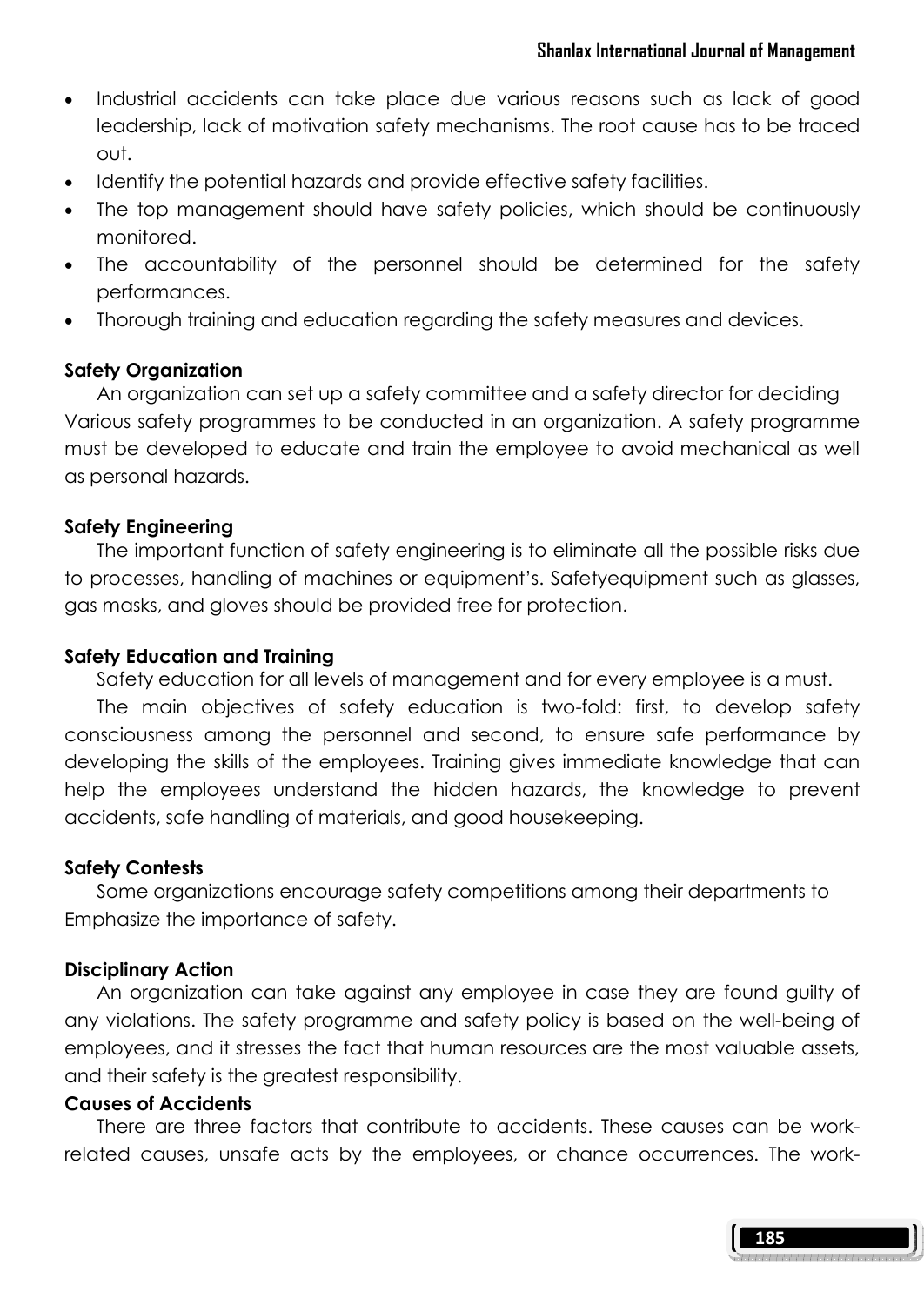related factors can be defective equipment, inadequate safety devices, poor housekeeping and absence of maintenance of machines, which can result in accidents. Unsafe acts can be due to carelessness of the workers and use of unsafe procedures.

 In other causes can be due to bad working condition, very long hours of work, carelessness in handling materials and lack of training. All these accidents can increase the cost of production directly or indirectly. Therefore, the management should take enough care to reduce the accidents to the minimum.

### Objectives of the Study Primary Objective

To study about the employee safety measures at Dixcy textiles pvt.Ltd.

# Secondary objective

- To understand the awareness of safety and welfare facilities among the employees provided by the organization.
- To find out the utilization of welfare facilities by the employees
- To know about the level of satisfaction of employees with regard to labour welfare facilities.
- To identify the employees attitude towards safety measures and work environment.

# Scope of the Study

 This study would enable the management to provide safety and secured working environment to all the employees and also this will help the company to improve the safety measures provided in company.

# Limitations of the Study

 Safety can be limited in relation to some guarantee or a standard of insurance to the quality and unharmful function of an object or organization. It is used in order to ensure that the object or organization will do only what it is meant to do.It is important to realize that safety is relative. Eliminating all risk, if even possible, would be extremely difficult and very expensive. A safe situation is one where risks of injury or property damage are low and manageable.

- More numbers of samples could not be included owing to time and cost constraints.
- Another important constraint is the hesitation from the side of employees and workers as they are unwilling to answer questions in the questionnaire.
- Stress and fatigue will be more.
- Study is based on limited sample.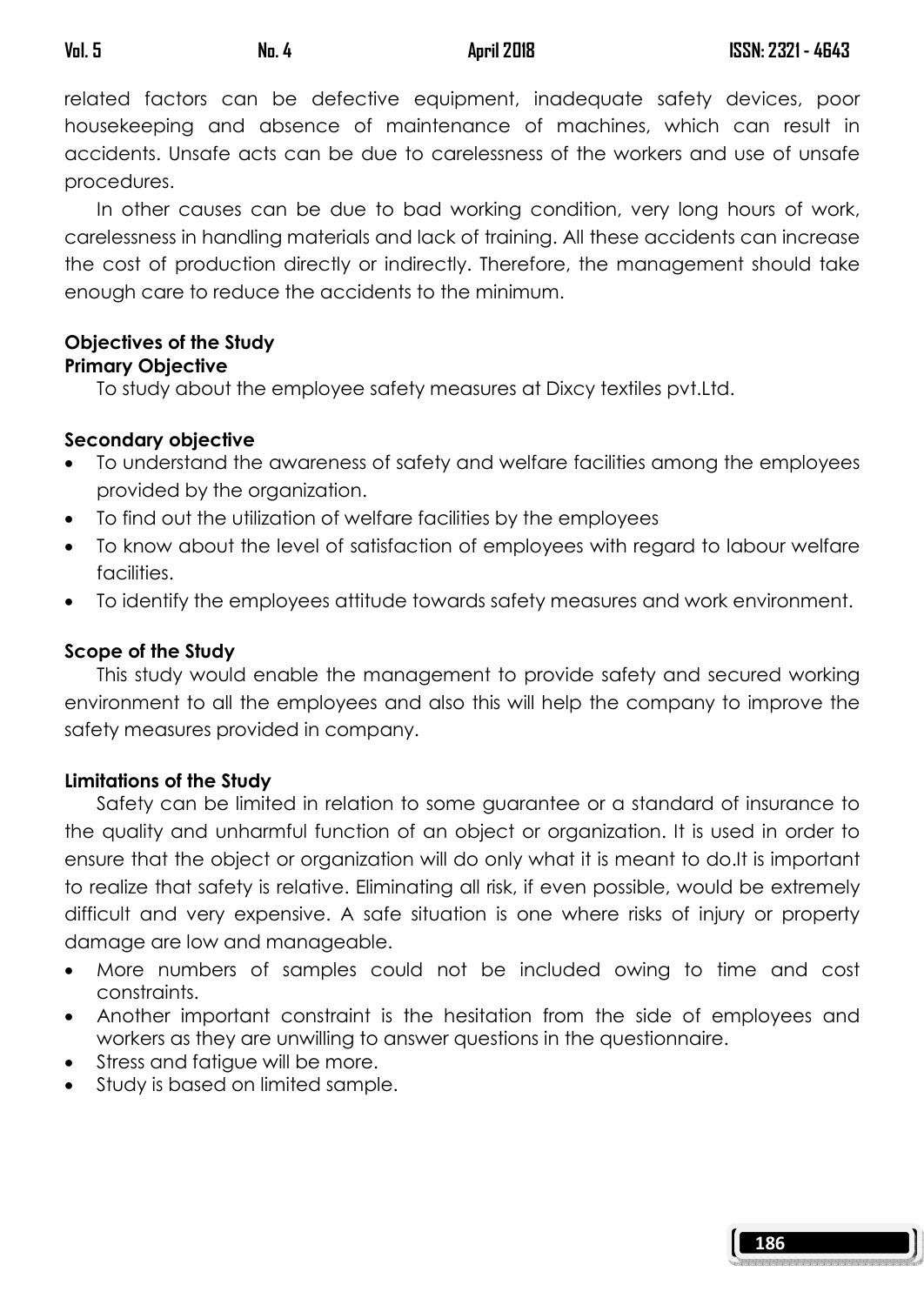### Company Profile

| Company name      | <b>DIXCY Textiles private limited</b>    |
|-------------------|------------------------------------------|
| Company Status    | Private Limited                          |
| Incorporation     | 20 February 2004                         |
| Registration No   | 10996,                                   |
| Owner             | Mr.PremPrakashSikka                      |
| Company Products  | Drawer, vest, jetty, camisole, innerwear |
| No of Workers     | 1000                                     |
| Paid up Capital   | Rs.525,000,000                           |
| Company telephone | 0421-3061111                             |
| Address           | Dixcy, Dixcycampus,                      |
|                   | D.No.10/5-N.Maniosainagar,               |
|                   | poosaripalayam, chengapalli, Tirupur-638 |
|                   | 812,                                     |
| Mail id           | info@dixcy.co.in,                        |
| Web Address       | www.dixcy.co.in.                         |
|                   |                                          |

### Theoretical Review

 Safety measures result in improving the conditions under which workers are employed and work. It improves not only their physical efficiency, but also provides protection to the life and limb. inadequate provision of safety measures in factories may lead to increase in the number of accidents. Human failure due to carelessness, ignorance, inadequate skill, and improper supervision has also contributed to accidents, and the consequent need for safety measure. Investigated small firm's awareness of responses to safety legislation. The key findings were the awareness varied by industry sector, by the ethnic background of the owner/manager of the business and size of the business. Retail business was less likely to identify relevant health and safety legislation and micro businesses were likely to be aware of legislation. The study found no overall difference between and ethnic minority groups. Pakistani and Bangladeshi business were the least likely to be aware of legislation .the authors do not identify a clear explanation for this findings but suggest it might be liked with other cultural variables Including acceptation of authority.

 Safe manner while being unaware of work health and safety regulations.Inspectors describes this business as lacking in formal systems and paper work but showing good health and safety practice. This was seen being due to a commitment to good housekeeping and organization of the business as well as a concern for the workforce. Where this the businesses had significant problems this tended to be due to less obvious issues such as exposure to hazardous substances awareness of the regulations varied greatly by industry type with metals and engineering being the highest and food and drink being the lowest. Other factors giving rise to the need for safety measures are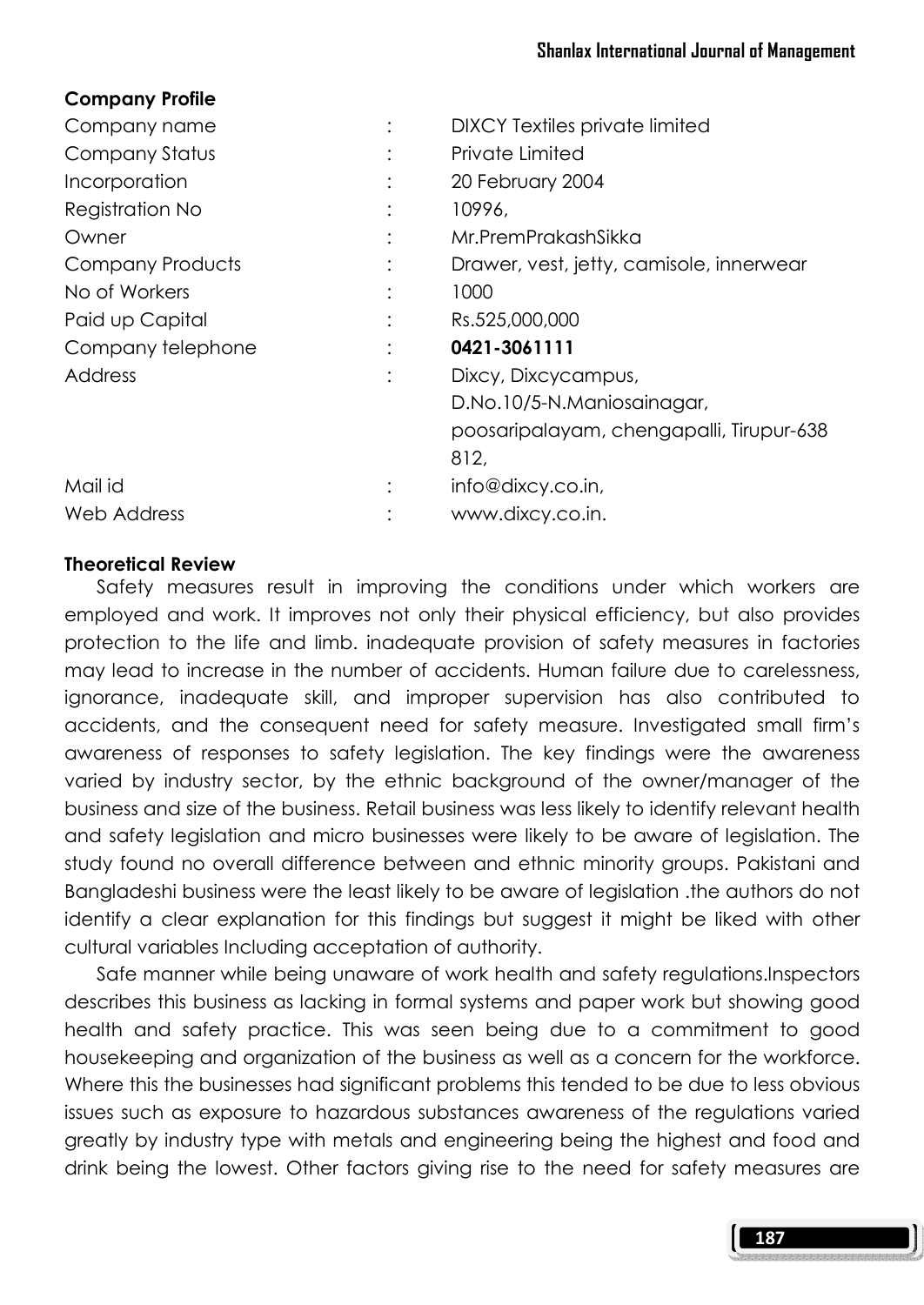rapid industrialization with its complexities in manufacturing process and layout, expansion are modifications in existing factories, setting up of new industries involving hazards not known earlier, lack of safety consciousness on the part of both workers and management inadequate realization of the financial implications of accidents.

### Literature Review

 C.S. Ramanigopal (2012) conclude the company has given maximum effort and dedication to implement the labor laws and regulations and it has succeeded in implementing effective safety and health and management considering the type of safety and health problems, accidents, employees and technology in its organization settings and also good level of satisfaction among employees regarding healthy and safety has been achieved

 Rerumchev & Dhaliwal (2007) study on organizational factors on safety in Taiwan and japan reported that the influence of organizational factors in both countries were different due to dissimilar culture, for example, they discovered that Taiwanese leadership style was "Top-Down Directive " where top management communicated safety policies and involved in safety activities while Japanese safety leadership was more focused on "Bottom-Up Participative" where top management promoted employees' participation in any safety activities.

 Jamieson (2008) safety is the condition of a "steady state" of an organization are place doing what it is supposed to do. "what it is supposed to do" is define in terms of public codes and standards, associated architectural and engineering designs, corporate vision and mission statements, and operational plants and personal policies. For any organization, place, or function, large or small, safety is a normative concept. It complies with situation-specific definitions of what is expected and acceptable.

#### Research Methodology

 The research methodology is scientific and systematic for pertinent information on specific topic. It is a careful investigation or inquiry especially through search for new facts in any branch of knowledge. This research study is taken as a part of educational curriculum. Research is a systematized effort to gain knowledge and hence, it helps to practical knowledge in study various steps that are generated adopted by a research in studying his research problem along with the logic behind them.

### Research Design

 Research design is the arrangement of condition for collection and analysis of data in a manner that aims to combine relevance to the research purpose. The research design adopted for this study is descriptive research design descriptive research includes survey and facts- finding enquiries of different kinds. The major purpose of descriptive research is description of the state of affairs, as it exit as present. The main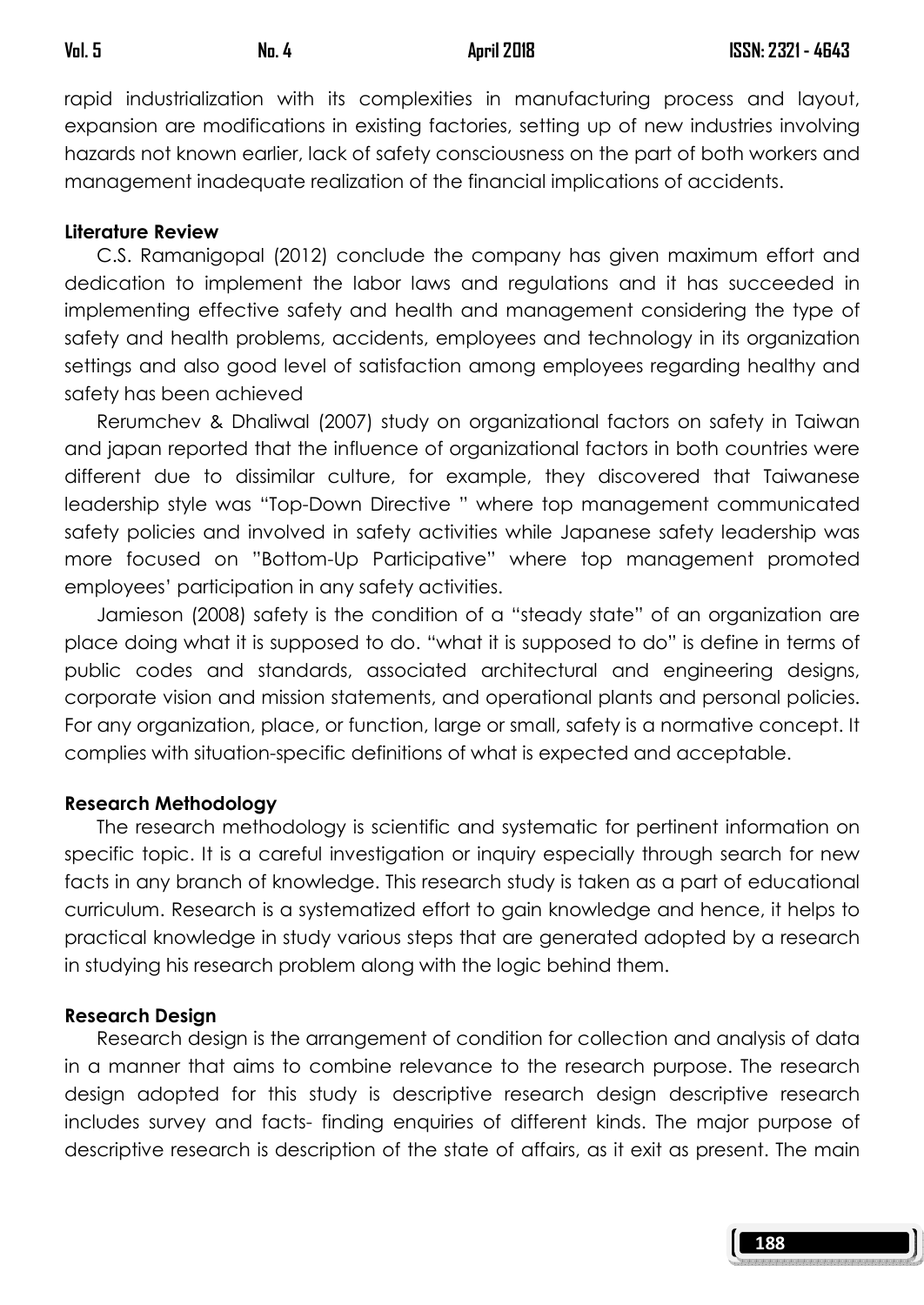characteristics of this method is that the researcher has no control over the variable, he can only report what has happened or what is happening.

#### Sampling Techniques

 The sampling technique used for this study convenience sampling. This method of sampling involves selecting the sample element using some convenient method without going through the rigors of sampling method. The researcher may make use of any convenient base to select the required number samples.

#### Sources of Data Primary Data

 Primary sources of data are obtained by the researcher from respondent which has not been collected previously. Primary data are first- hand information collected through various methods such as observation and interviewing. The primary data was collected through questionnaire by surveying the mentioned sample unit. Such as observation and interviewing. The primary data was collected through questionnaire by surveying the mentioned sample unit. 2. Secondary Data. The secondary data on the other hand are those which have already been collected by someone else and passed through the statistical process. The research collected secondary data information's through the company journals, magazines, books and related websites.

#### Research Instrument

 Questionnaire is used as a research instrument in the study. Primary Data is collected through open ended questionnaire.

#### Sample Universe

Total number of employee's in a Harrisons Malayalam Ltd is 450

#### Sample Size

The sample size taken for the study is 100 members.

#### Tools and Techniques for Analysis

- Percentage Analysis Method.
- Weighted Average Method.
- Chi- Square Test Method.

#### Percentage Analysis Method

 One of the tools used for the analyzing the data is percentage method. Percentage refer to a special kind of ratio, which is used to describe relationship percentage reduce everything to a common ways and there by allows meaningful comparison to be made. Percentage is used in making comparison between two or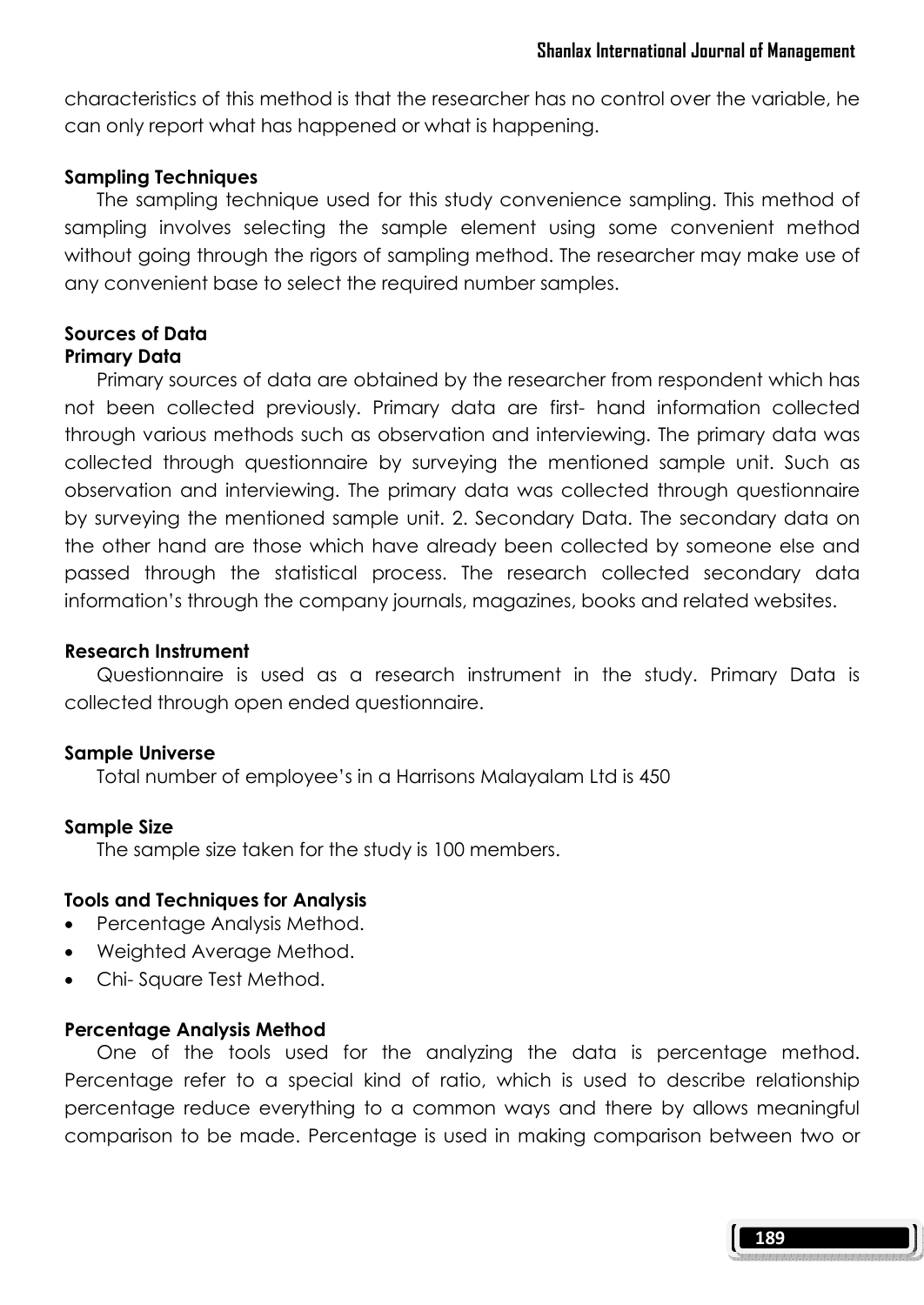more series of data. Percentages are used in to describe relationship it can be used to compare.

In relative terms the distribution of two or more series of data.

Percentage analysis = (No. of respondents / Total no of respondents) x 100

# Weighted Average Method

 An average in which each quantity to be averaged is assigned a weight. These weight determine the relative importance of each quantity on the average. Weighted are the equivalent of having that many items with the same value involved in the average.

Weighted  $Avg = W_1 X_1 + W_2 X_2 + \dots + W_n X_n$  Weighted Avg = ∑WX / ∑W  $W =$  Relative weight  $(\%)$ 

 $X = Value$ 

 The weighted average formula is used to calculate the average value of a particular set of numbers with different levels of relevance. The relevance of each number is called the weight. The weight should be represented as a percentage of the total relevance. Therefore, all weights should be equal to 100% or 1

## Chi – Square Test Method

 A chi-square test is a statistical test commonly used for testing independence and goods of fit. Testing independence determines whether two or more observation across two population are dependent on each other (ie, whether on variable helps to estimate the other) Testing for goodness of fit determinants I on observed frequency distribution matches a theoretical frequency distribution. In both cases the equation to calculate the chi-square statistic is

 $(O-E)$ <sup>2</sup> Chi-square test  $(x2) = \sum$ -----------

**Experience of the Contract Contract E** Degrees of freedom =  $(R-1)$  (C-1)

Where as

- O = Observed Frequency
- E = Expected Frequently
- $R =$  Number of rows
- C = Number of columns.

 Where "O" equals the observed frequency and "E" the expected frequency the results of a chi-square test, along with the degree of freedom used with a previously calculate the table of chi-square distribution to find a p- value. The p- value can used to determinant the significance of the test.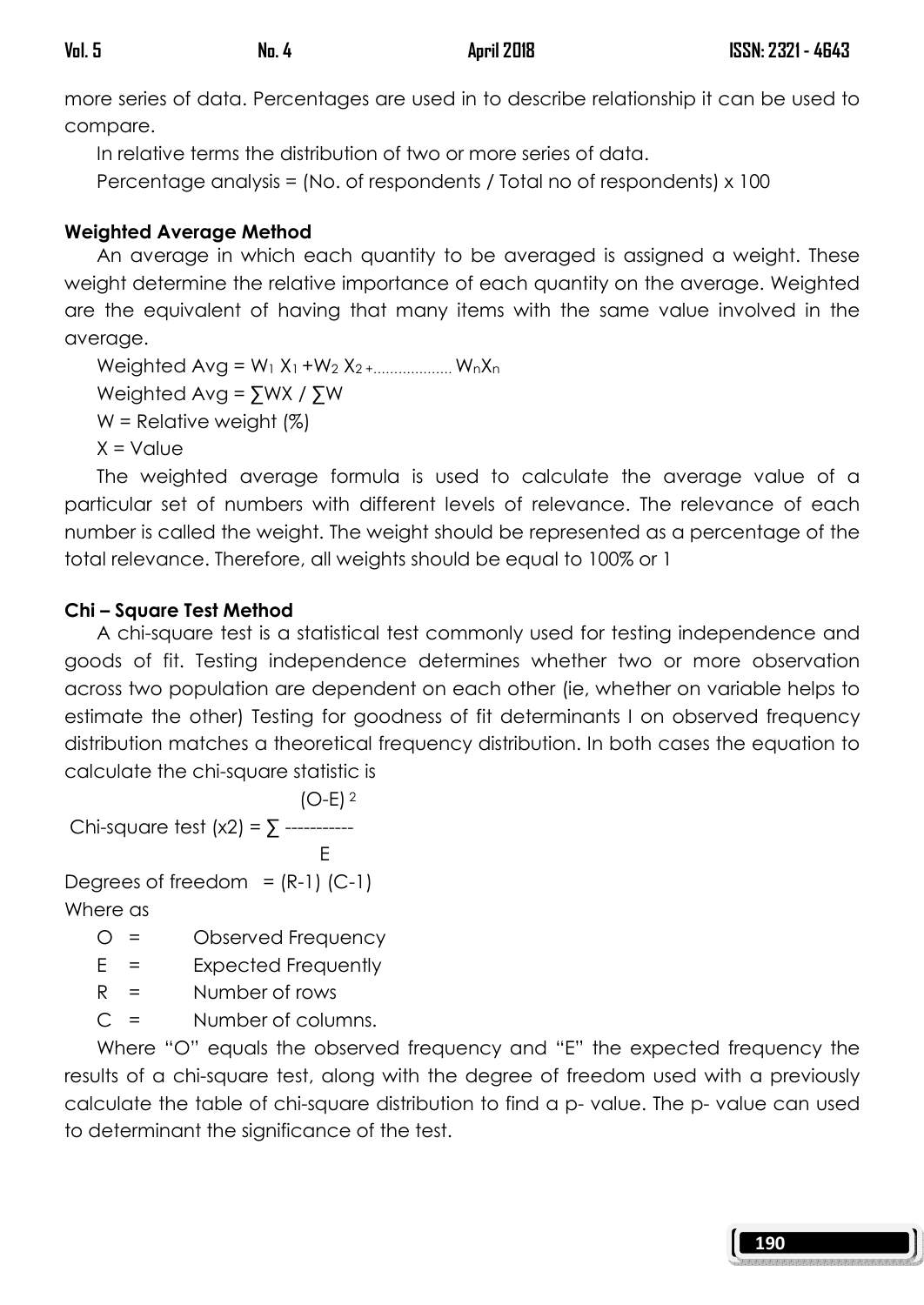| CIII- SUUUIT ITSIS           |                  |    |                       |  |  |  |
|------------------------------|------------------|----|-----------------------|--|--|--|
|                              | Value            | Df | Asymp. Sig. (2-sided) |  |  |  |
| Pearson Chi-Square           | $10.420^{\circ}$ | Ô  | 108                   |  |  |  |
| Likelihood Ratio             | 14.310           | O  | .026                  |  |  |  |
| Linear-by-Linear Association | 4.596            |    | .032                  |  |  |  |
| N of Valid Cases             | 100              |    |                       |  |  |  |

Chi- Square Tests

a. 7 cells (58.3%) have expected count less than 5. The minimum expected count is .40.

| oi | Ei   | (oi-ei)^2 | (oi-ei)^2/ei |
|----|------|-----------|--------------|
| 0  | 0.4  | 0.16      | 0.4          |
| Ω  |      |           |              |
| 8  | 6.6  | 1.96      | 0.296        |
| 0  | 0.8  | 0.64      | 0.8          |
| 0  | 1.8  | 3.24      | 1.8          |
| 15 | 12.4 | 6.76      | 0.545        |
| 0  |      |           |              |
| 5  | 2.4  | 6.76      | 2.816        |
| 15 | 16.6 | 2.56      | 0.154        |
| 5  | 2.8  | 4.84      | 1.728        |
| ⇁  | 6.8  | 0.04      | 0.005        |
| 45 | 47.3 | 5.29      | 0.111        |

$$
df = (r-1) (c-1)
$$

$$
= (4-1) (3-1)
$$

$$
= 3*2
$$

 $= 6$ 

cv= 10.420

 $tv = 12.592$ 

cv<tv Reject the null hypothesis

Accept the alternative hypothesis

Relationship between Employee experience and training programs.

### **Conclusion**

 The study was conducted to find the effectiveness of the safety and security available to the employees. The various safety measures, which have been implemented the factory, have been identified and the ways to improve the safety performance of the organization has been conducting a detail employee survey. Safety training is more important to all the employees. So the management has planned to improvement an effective safety training program this study it is found that the employees are moderately with the existing safety measures and some changes have to be implemented.